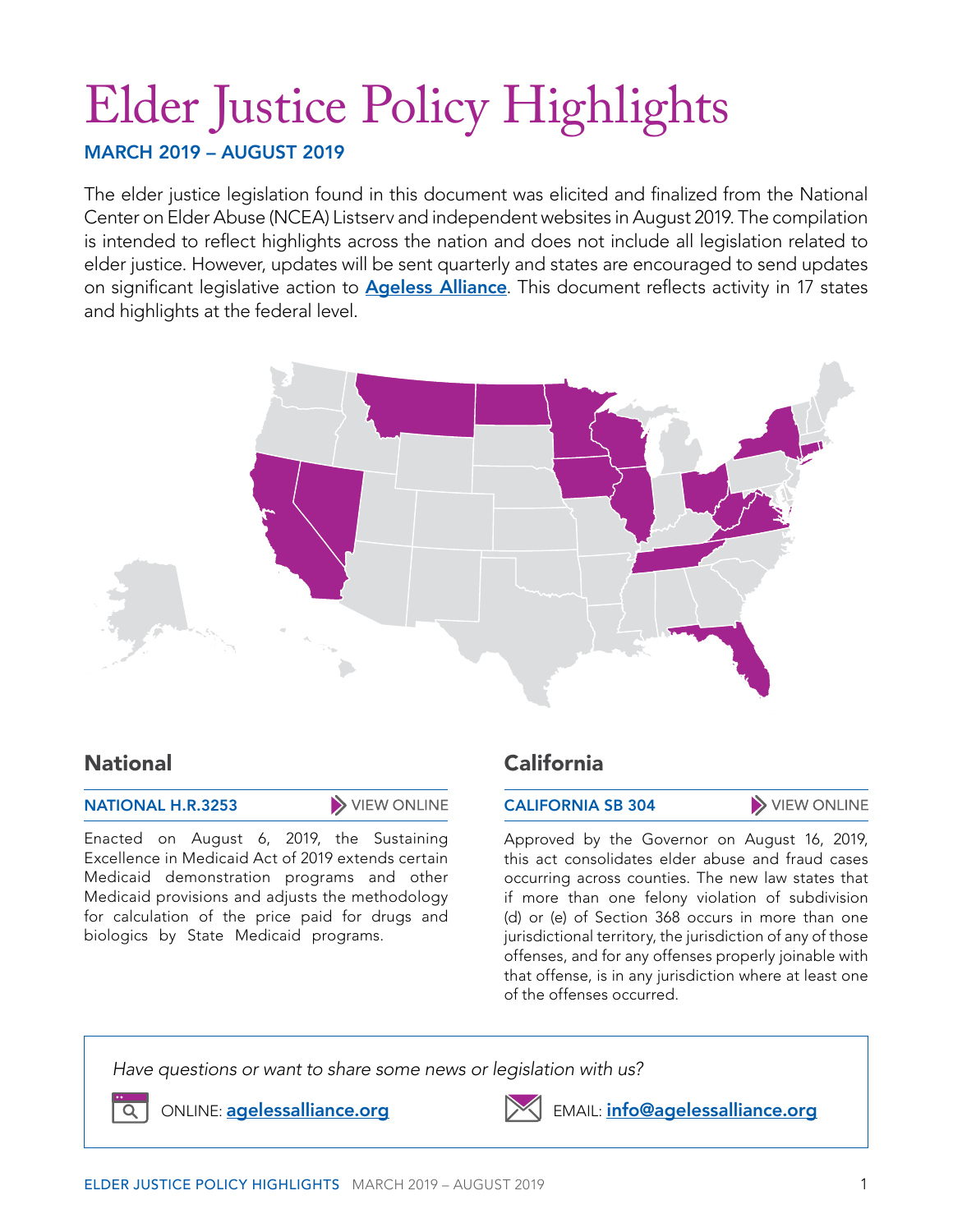ELDER JUSTICE POLICY HIGHLIGHTS MARCH 2019 – AUGUST 2019 2

CALIFORNIA SB 314

VIEW ONLINE

Approved by the Governor on June 26, 2019, this legislation makes abandonment eligible for enhanced civil remedies under the State Elder Abuse Act.

#### CALIFORNIA SB 328

VIEW ONLINE

Approved by the Governor on June 26, 2019, this law revises the exemption of spouses and cohabitants from the presumption of fraud or undue influence. It establishes that a gift made to a care custodian who commenced a marriage, cohabitation, or domestic partnership with a transferor who is a dependent adult while providing services to that dependent adult, or within 90 days after those services were last provided to the dependent adult, if the donative transfer occurred, or the instrument was executed, less than 6 months after the marriage, cohabitation, or domestic partnership commenced, shall be subject to the presumption of fraud and undue influence. This law also prohibits a surviving spouse from receiving a share of the decedent's estate if the spouse was a care custodian of the decedent who was a dependent adult and the marriage commenced while the care custodian provided services to the decedent, or within 90 days after those services were last provided to the decedent, and the decedent died less than 6 months after the marriage commenced, unless the spouse can prove by clear and convincing evidence that the marriage was not the product of fraud or undue influence.

## Connecticut

CONNECTICUT SB 832

VIEW ONLINE

Enacted on July 1, 2019, this law provides the public with access to a searchable database of perpetrators of crimes and other substantiated abuse, neglect, exploitation or abandonment of elderly persons or persons with disabilities.

## Illinois

#### ILLINOIS HB 0347

VIEW ONLINE

Approved by the Governor on August 2, 2019, this law amends the Probate Act of 1975 and provides that a person convicted of assault, aggravated assault, battery, or aggravated battery of an elderly person shall not receive any property, benefit, or other interest by reason of the death of that elderly person.

#### ILLINOIS HB 3065

VIEW ONLINE

Approved by the Governor on August 23, 2019, this law revises the Adult Protective Services Act by establishing that the Department on Aging shall contact as many of the eligible adult's family members, neighbors, and friends as reasonably possible under the circumstances, when conducting any investigation concerning a report of suspected abuse, neglect, financial exploitation, or self-neglect of an eligible adult.

#### Iowa

IOWA HF 569

VIEW ONLINE

Signed by Governor on May 10, 2019, this act declares personal degradation of a dependent adult as a form of dependent adult abuse by a caretaker regulated by the department of human services, and makes penalties applicable.

## **Minnesota**

MINNESOTA HF 90

VIEW ONLINE

Approved by the Governor on May 22, 2019, the Elder Care and Vulnerable Adult Protection Act establishes assisted living licensure in Minnesota for the first time, beginning August 1, 2021. It contains improved protections for assisted living residents facing housing or service terminations or refusals to readmit by establishing limited grounds for termination, appeals, and discharge planning protections. The license will also establish new requirements in areas including basic services and person-centered care, dementia care, resident and family councils, resident rights, disclosures, assessments, planned closures, staff training, physical plant standards, licensing of assisted living directors, and survey frequency. The law also contains protections going into effect prior to 2021, including improved retaliation and electronic monitoring protections. This law increased funding for the state enforcement agencies charged with protecting residents of assisted living and for Minnesota's Office of Ombudsman for Long-Term Care.

#### MINNESOTA HF 400

VIEW ONLINE

Enacted on May 22, 2019, this law establishes the opiate product registration fee and the Opiate Epidemic Response Advisory Council with the purpose of developing and implementing a comprehensive and effective statewide effort to address the opioid addiction and overdose epidemic in Minnesota.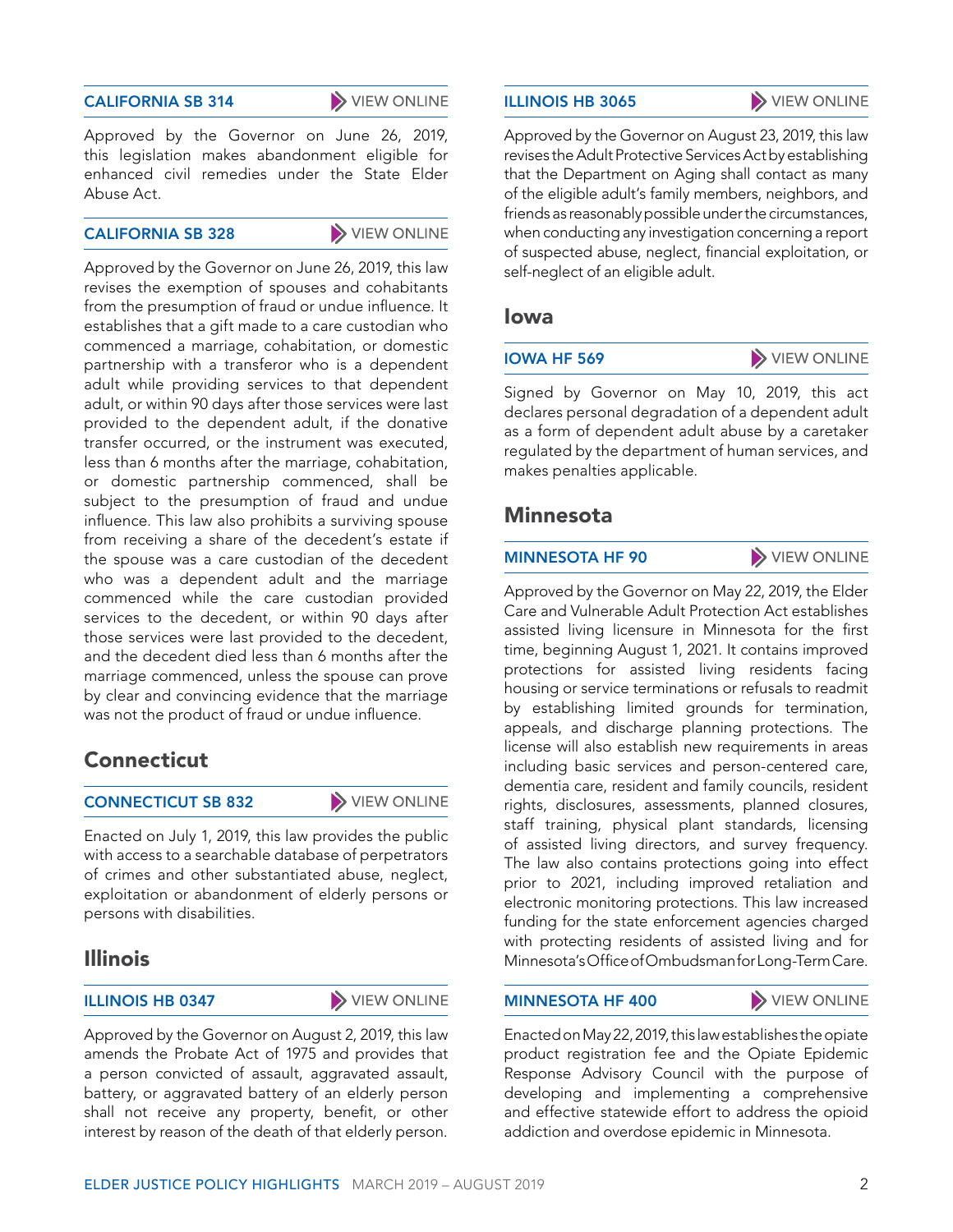## Montana

#### MONTANA SB 311

VIEW ONLINE

Singed by the Governor on May 1, 2019, this law allows certain covered financial institutions to report suspected financial exploitation and allows for the delay of transactions if there is suspected financial exploitation.The law provides immunity for covered financial institutions unless the act of the financial institution or its representatives was done in bad faith and caused pecuniary loss to an older person or a person with a developmental disability who was suspected of being a victim of financial exploitation.

#### MONTANA SB 324

VIEW ONLINE

Enacted on May 7, 2019, this legislation revises the definition of abuse in the Montana Elder and Persons with Developmental Disabilities Abuse Prevention Act to include "causing personal degradation by publishing or distributing certain photographs or videos" and creates a penalty.

#### MONTANA HB 566

VIEW ONLINE

Signed by the Governor on May 7, 2019, this legislation requires all assisted living facilities to provide background checks for new employees.

## Nevada

#### NEVADA SB 540

VIEW ONLINE

Approved by Governor on June 12, 2019, this law adds vulnerable persons to existing provisions related to persons in need of protection. These provisions pertain to: 1) The Repository for Information Concerning Crimes Against Older Persons; 2) The abuse, neglect, exploitation, isolation or abandonment of a vulnerable person; 3) The Unit for Investigation and Prosecution of Crimes Against Older Persons of the Office of the Attorney General and; 4) The powers of attorney.

## North Dakota

#### NORTH DAKOTA HB 1107

VIEW ONLINE

Signed by the Governor on March 20, 2019, this law amends existing law relating to the duties of the state long-term care ombudsman and vulnerable adult protective services. It shortens the time period within which complaints against a facility must be investigated. It also clarifies that a long-term care

ombudsman is not a mandated reporter of suspected abuse or neglect, based on federal law which states that the Ombudsman and representatives of the Office shall not report suspected abuse, neglect or exploitation of a resident when a resident or resident representative has not communicated informed consent to such report. The law also allows that reports be made available to a guardian or legal representative of the vulnerable adult who is the subject of a report, if the guardian or legal representative is not suspected of abusing or neglecting the vulnerable adult.

#### NORTH DAKOTA HB 1161

VIEW ONLINE

Signed by the Governor on April 10, 2019, this legislation enacts a new section to chapter 51‑28 of the North Dakota Century Code relating to prohibiting false information from being entered into a telephone caller identification system with the intent to deceive, defraud, or mislead; and to provide a penalty.

#### NORTH DAKOTA HB 1378

VIEW ONLINE

Signed by the Governor on March 19, 2019, this law enacts a new chapter to title 30.1 of the North Dakota Century Code relating to supported decision making, a process for making well-informed, voluntary decisions by methods less restrictive than guardianship or conservatorship.

#### NORTH DAKOTA SB 2113

VIEW ONLINE

Signed by the Governor on April 11, 2019, this law enacts a new section to chapter 50‑10.2 of the North Dakota Century Code relating to authorized electronic monitoring of facility residents. It also amends and reenacts sections 12.1‑31‑14 and 50‑10.2‑01 of the North Dakota Century Code relating to authorized electronic monitoring of facility residents and privacy, and provides a penalty.

NORTH DAKOTA SB 2179

VIEW ONLINE

Signed by the Governor on April 8, 2019, this law enacts chapter 6‑08.5 of the North Dakota Century Code, relating to the prevention of financial exploitation and would amend and reenact section 6‑08.1‑03 of the North Dakota Century Code, relating to a financial institution's duty of confidentiality.

#### NORTH DAKOTA SB 2289

VIEW ONLINE

Signed by the Governor on March 21, 2019, this law enacts chapter 50‑25.3 of the North Dakota Century Code relating to family visitation rights. Under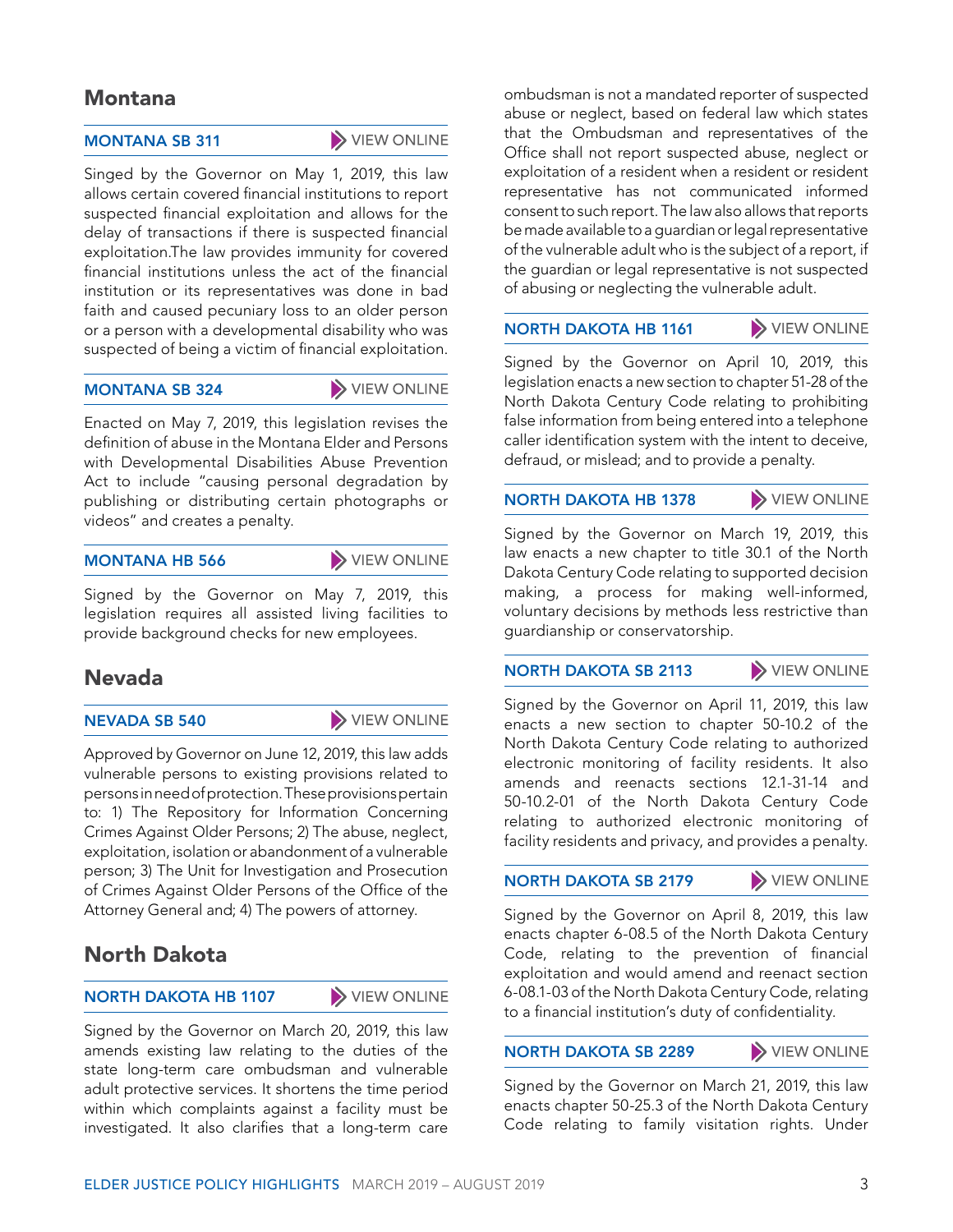this measure, a caregiver may not unreasonably or arbitrarily deny or restrict visitation to a family member or friend or communication or interaction between a vulnerable adult and a family member or friend. The law also states that a family member or friend who has had visitation unreasonably or arbitrarily denied or restricted by a caregiver may file with the district court a petition to compel visitation.

## Ohio

#### OHIO HB 166

VIEW ONLINE

Effective July 18, 2019, the biennium budget for 2020-2021 increases state general revenues for adult protective services by \$1.49 million per year (to be split evenly among that state's 88 counties) and increases general revenue of \$2.7 million by the second year of the budget for long-term care ombudsman programming.

## Rhode Island

#### RHODE ISLAND S 0433A

VIEW ONLINE

Signed by the Governor on July 15, 2019, the Senior Savings Protection Act requires qualified individuals, those who are associated with a broker-dealer who serve in a supervisory, compliance, or legal capacity, to report the occurrence or suspected occurrence of financial exploitation of persons who are 60 years of age or older and persons who have a disability between the ages of 18 and 59 years old. Qualified individuals are to notify the Department of Business Regulation, the Division of Elderly Affairs, and law enforcement and may also alert immediate family members, legal guardians, conservators, or agents under a power of attorney of the person possibly being financially exploited. The legislation also allows qualified individuals to hold financial transactions that they believe may be involved with financial exploitation. Lastly, the Act calls for the Department of Business Regulation and the Division of Elderly Affairs to develop websites that include training resources to assist in the prevention and detection of financial exploitation against the elderly and the disabled.

#### RHODE ISLAND S 0603

VIEW ONLINE

Signed by the Governor on July 8, 2019, this legislation makes amendments to reporting duties and requirements for persons with knowledge of mistreatment or neglect of elders at health care

facilities. The measure adds physician assistant and probation officer to the list of individuals who have a duty to report elder abuse incidents and requires additional information to be collected in such reports. The measure also provides that Individuals required to report provide the division of elderly affairs twenty-four hour notice of the discharge from a facility, of any person subject to abuse or neglect.

## Tennessee

#### TENNESSEE HB 0909

VIEW ONLINE

Signed by the Governor on May 24, 2019, the Elderly and Vulnerable Adult Protection Act of 2019 revises various provisions governing the protection of elderly and vulnerable adults. It classifies several felonies related to abuse of an elderly person or vulnerable adult and adds the persons convicted of these offenses to a registry. Additionally, the measure makes revisions to the process by which someone may obtain a protective order for an adult that is a subject of abuse. The Act also adds as conduct that constitutes "sexual exploitation" an intentional act or statement by a person intended to shame, degrade, humiliate, or otherwise harm the personal dignity of an elderly or vulnerable adult; or an act or statement by a person who knew or should have known the act or statement would cause shame, degradation, humiliation, or harm to the personal dignity of an elderly or vulnerable adult. The measure adds that the court may waive court costs, taxes, or fees for obtaining an order of protection if the individual is found to be indigent. Lastly, it establishes an elder abuse task force.

## Virginia

#### VIRGINIA SB 1490

VIEW ONLINE

Approved by the Governor on March 18, 2019, this law authorizes financial institution staff to refuse to execute a transaction, to delay a transaction, or to refuse to disburse funds if the financial institution staff believes in good faith that the transaction or disbursement may involve, facilitate, result in, or contribute to the financial exploitation of an aged or incapacitated adult or makes, or has actual knowledge that another person has made a report to the local department of social services or adult protective services hotline stating a good faith belief that the transaction or disbursement may involve, facilitate, result in, or contribute to the financial exploitation of an aged or incapacitated adult.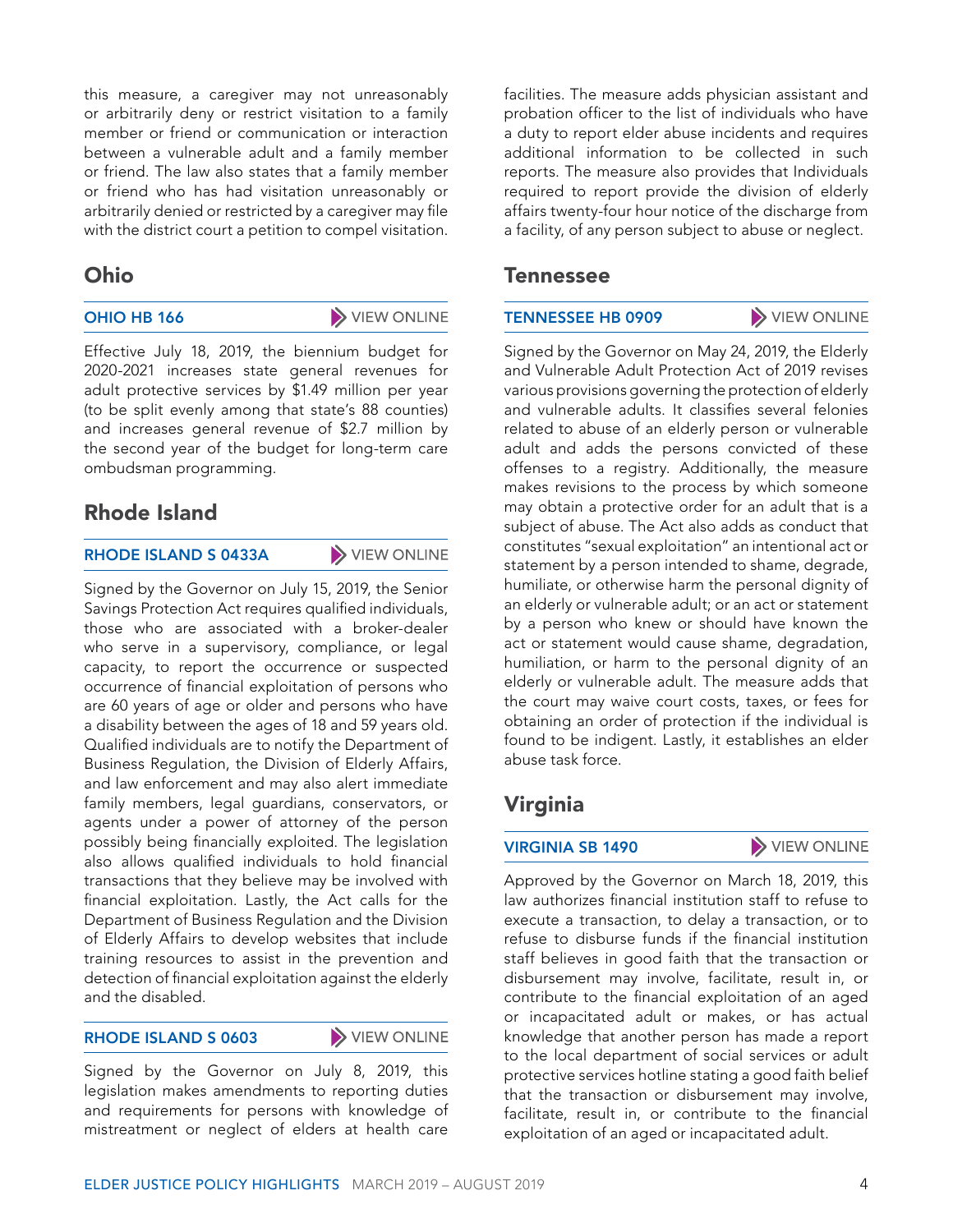#### VIRGINIA SB 1224

#### VIEW ONLINE

Enacted on March 22, 2019, this legislation authorizes local departments of social services to foster, when practicable, the creation, maintenance, and coordination of hospital and community-based multidisciplinary teams focused on the abuse and exploitation of adults 60 years of age or older or 18 years of age or older who are physically or mentally incapacitated. The legislation also allows the attorney for the Commonwealth in each jurisdiction to establish a multidisciplinary adult abuse, neglect, and exploitation response team to review cases of abuse, neglect, and exploitation of adults.

#### VIRGINIA HB 2225

VIEW ONLINE

Approved by the Governor on March 12, 2019, this measure authorizes any financial institution staff who suspects that an adult has been financially exploited to provide supporting information and records to the local department of social services or the adult protective services hotline.

## West Virginia

WEST VIRGINIA HB 2618

VIEW ONLINE

Approved by the Governor on March 26, 2019, this legislation provides the inclusion of undue influence as a factor in the definition of financial exploitation of an elderly person or protected person.



## **National**

NATIONAL H.R.2719

VIEW ONLINE

Re-introduced on June 11, 2019, the Stamp Out Elder Abuse Act of 2019 would enable a "Stamp Out Elder Abuse" semipostal (fundraising) stamp to be issued. This in turn would afford members of the public to raise awareness of and combatting elder abuse, as well as propose funding for elder justice activities. The Postal Service would make the stamp available to the public for a period of no less than 2 years, beginning no later than 1 year after the date of enactment. Proceeds would be provided to the Department of Justice and the Department of Health and Human Services (Administration for Community Living) for the purpose of elder justice activities.

## California

#### CALIFORNIA AB 1396

### VIEW ONLINE

Ordered to the Assembly on August 26, 2019, this bill would authorize the court to order a restrained party, if appropriate, to participate in mandatory clinical counseling or anger management courses, as specified, when the court issues a protective order for abuse of an elder or dependent adult that involves acts of physical abuse or acts of deprivation

by a care custodian of goods or services that are necessary to avoid physical harm or mental suffering. The measure is currently pending concurrence in Senate amendments and may be considered on or after August 29 pursuant to Assembly Rule 77.

## District of Columbia

#### DISTRICT OF COLUMBIA B23-0095

VIEW ONLINE

A hearing was held on July 11, 2019 for the Protecting Children Through Mandatory Reporting Amendment Act of 2019. This Act would broaden the circumstances under which mandatory reporters must contact the authorities. It ensures that mandated reporters must report all suspected child abuse, whether or not they have come into direct contact with the child. It would also add clergy and leaders of religious institutions to the list of mandatory reporters. The bill also stiffens penalties for failure to report child abuse and requires training and certification for mandated reporters. At the July 11 hearing, the Office of the Attorney General introduced amendments to the mandated reporting statute for the District's Adult Protective Services that would modernize the standard of knowledge that creates a duty to report as well as the penalties for failing to do so.